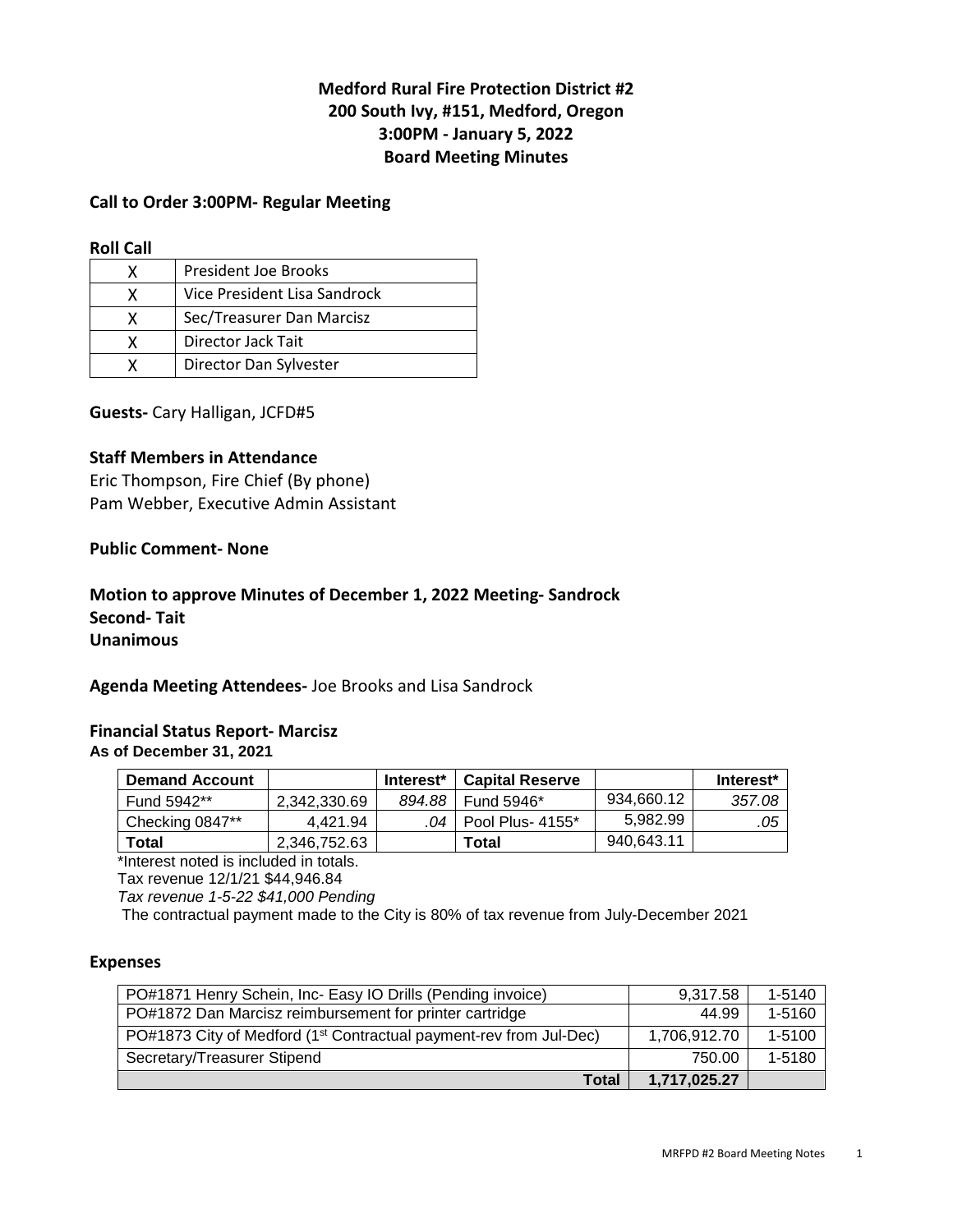Expenses continued from page #1

**Motion to pay \$1,717,025.27 in expenses- Tait Second- Sylvester Motion carried- Unanimous** 

### **Correspondence**

- Christmas card from JCFD#4 (Shady Cove)
- Legislative Summary from the State of Oregon- Note special attention to the following areas that involve the district.
	- o A requirement that public meeting telephonic access will be offered as an option to the public. Joe Brooks made a request to note meeting telephone availability on the agenda and on the District website.
	- o The State has hired a public records advocate who will be available to help the district with public records requirements.

#### **New Business**

#### **Donation for the OR Fire Chiefs Association (OFCA) Conference- Marcisz**

Marcisz requested a report from Chief regarding the donation to the OFCA fund raising event. Chief reported that golf tournament was a successful fund raising effort. SDAO was very appreciative of the donation and the Support Staff assistance from MFD.

### **Donation for the Special Districts Association of Oregon (SDAO) Conference**

Marcisz suggested that the District donate a gift basket to SDAO for fund raising during the February conference. He suggested a gift basket from Harry and David in the amount of \$50.

# **Motion to approve a gift basket donation for the SDAO conference, not to exceed \$50- Sandrock Second- Tait**

### **Motion carried- Unanimous**

### **Old Business**

#### **Secretary Treasurer Succession Plan**

- Marcisz is in the process of creating a procedure manual and succession plan.
- He will reach out to a SDAO during the conference on how other Districts are conducting business.
- Sandrock noted some helpful QuickBooks features that will make his job more streamlined.
- It was suggested to extend the date to present to March. This will allow him more time to compile the information, and network for additional information at the conference.

### **Donation from US First Responders Association-**

US First Responders Association offered a donation of \$1,000 to the district as their support to Fire Districts. There is a request that the presentation take place a fire station. This will offer a good opportunity for photos. The representative from Jagermeister will be coming from Portland to do the presentation of the check.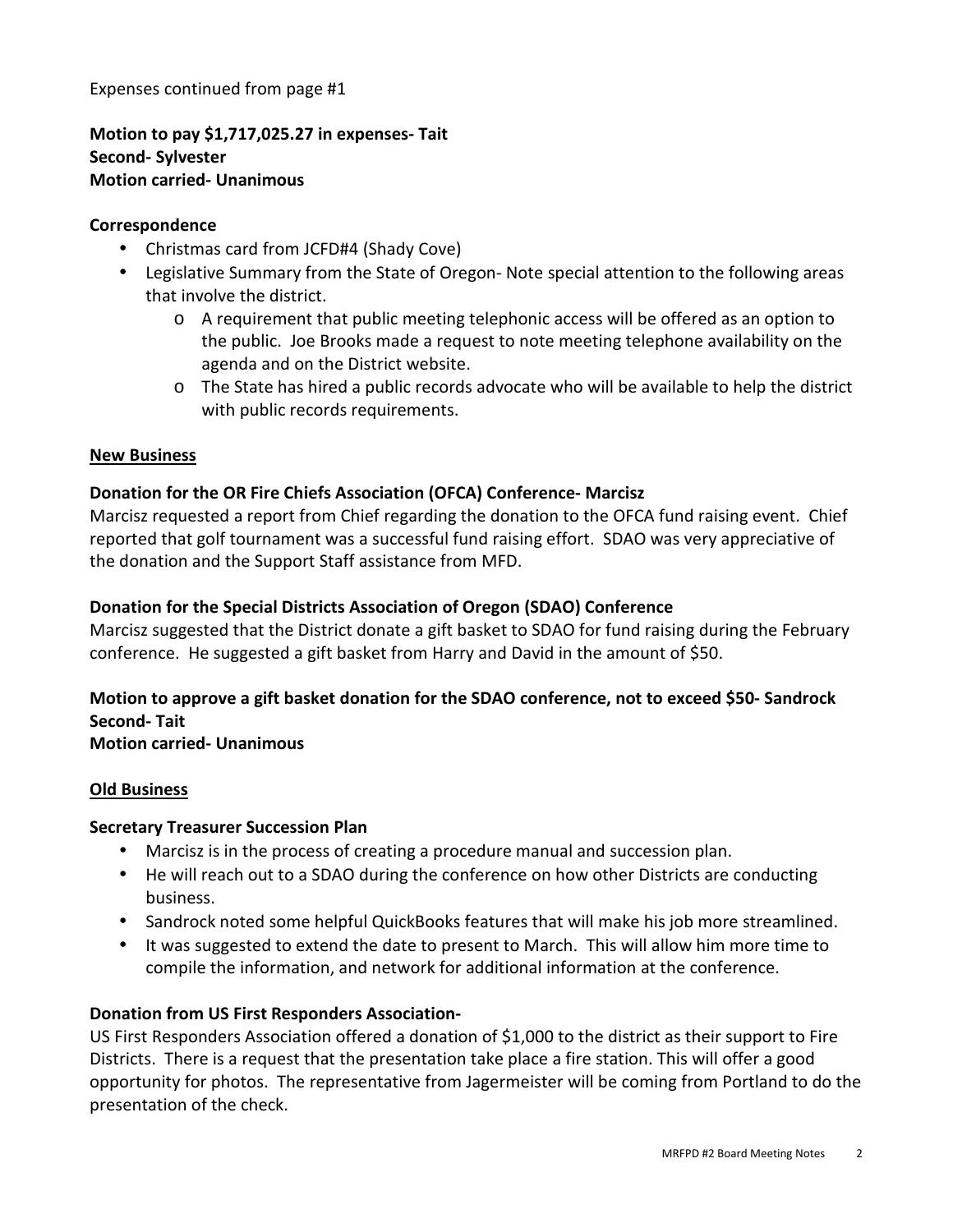All the board members confirmed they plan to attend along with Chief Thompson. The presentation will be held at Station 16. Lisa would like to spend some time with the representatives to learn more about their program. Marcisz will email the confirmed date and time to Chief and the board members.

Chief Thompson requested to utilize the funds to offset expense for the MFD Awards Banquet. The Awards Banquet is a means to formally recognized promotions, achievements, life-saving awards, etc. Most of the achievements are recognized with a uniform bar that is worn on the Class A uniform. Spouses are invited to attend. Chief invited the Board members to attend. The Banquet will take place 6:00PM, April 9, 2022 at the RV Country Club.

## **A Resolution was presented to accept the grant:**

*Be it resolved that the Board of Directors of the Medford Rural Fire Protection District #2 accepts the \$1,000 donation from the United States First Responders Association. There are no restrictions on the expenditure of these funds.* 

**Motion to approve the resolution to accept a grant in the amount of \$1,000 from the US First Responder Association-Tait Second- Sandrock Motion carried- Unanimous** 

### **Budget Calendar- Marcisz**

Marcisz presented the Budget Calendar for 2022 (copy included with minutes). He will be gathering information from February to April. Marcisz will confirm the \$51,000 payments from the State of Oregon for the Almeda Fire relief will be include in the budget. Marcisz informed the Chief that final budget submissions are due March 2, 2022.

## **Resolution Appointing MRFPD2 Budget Officer:**

*Be it resolved that the Board of Directors of MRFPD2 appoints Dan Marcisz as the Budget Officer for the creation of the 2022-2023 Budget. He is responsible for the creation, presentation, and proper filing of all documents required by the State of Oregon for the Budget process.* 

### **Motion to approve a resolution to appoint Dan Marcisz as the MRFPD2 Budget Officer- Tait Second- Sandrock Motion carried- Unanimous**

### **SDAO Conference Attendees- Marcisz**

Packets were distributed to Dan Sylvester, Lisa Sandrock, Dan Marcisz and Joe Brooks. There was discussion regarding transportation.

## **Fire Chiefs Report**

- On January 18, 2022 five new MFD recruits report to work.
- Chief received approval for a second Deputy Chief- This is to distribute duties more equally. The job announcement posting this week is both external and internal.